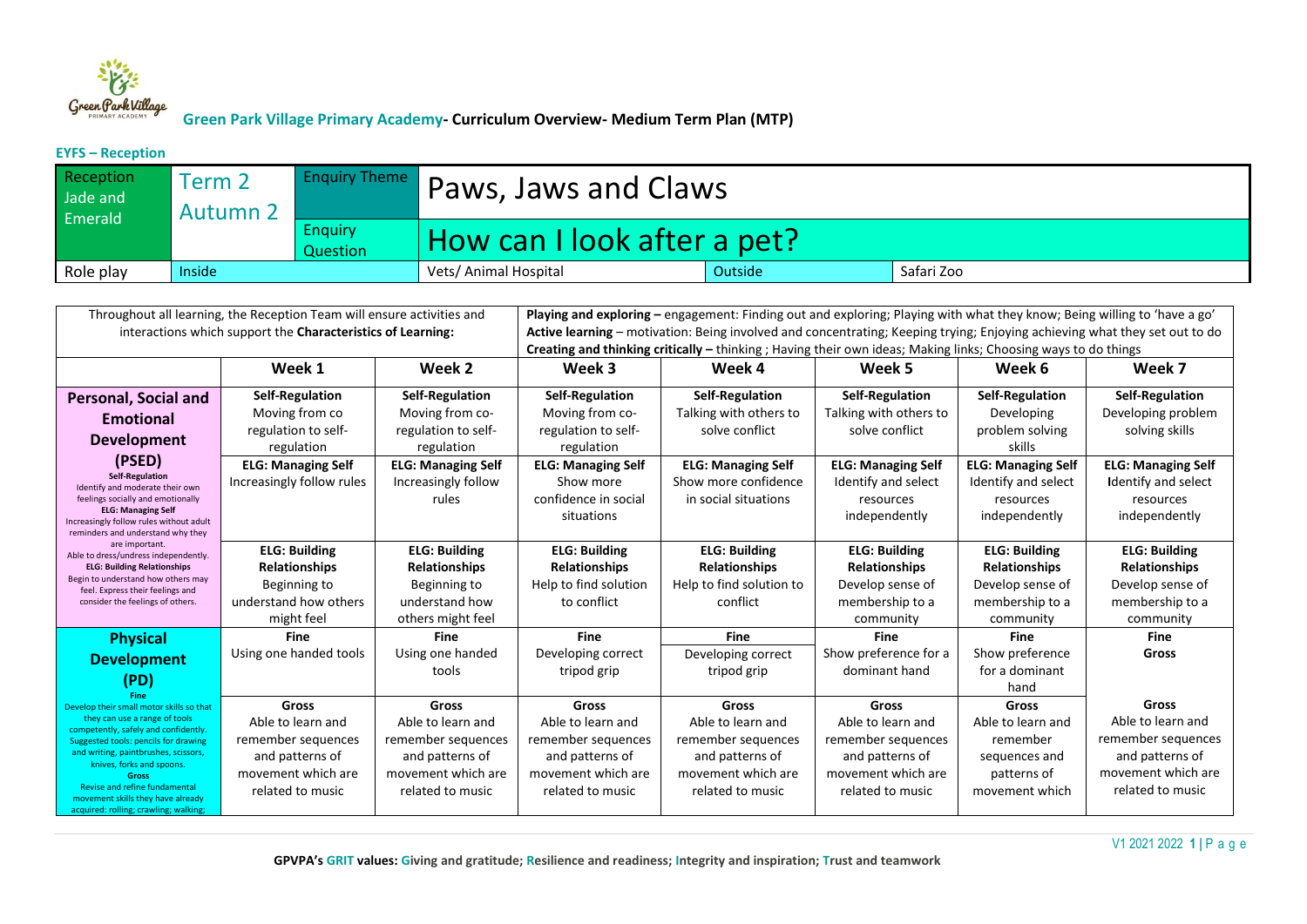

| jumping; running; hopping; skipping<br>and climbing                             |                                                                          |                                                                              |                                                  |                                                                                                                                                                 |                                                  | are related to                     |                                                  |  |
|---------------------------------------------------------------------------------|--------------------------------------------------------------------------|------------------------------------------------------------------------------|--------------------------------------------------|-----------------------------------------------------------------------------------------------------------------------------------------------------------------|--------------------------------------------------|------------------------------------|--------------------------------------------------|--|
|                                                                                 |                                                                          |                                                                              |                                                  |                                                                                                                                                                 |                                                  | music                              |                                                  |  |
| <b>Communication and</b>                                                        | <b>Listening, Attention</b><br>and Understanding                         | <b>Listening, Attention</b><br>and Understanding                             | <b>Listening, Attention</b><br>and Understanding | <b>Listening, Attention</b><br>and Understanding                                                                                                                | <b>Listening, Attention</b><br>and Understanding | Listening,<br><b>Attention and</b> | <b>Listening, Attention</b><br>and Understanding |  |
| <b>Language</b>                                                                 | Enjoy listening to longer                                                | Enjoy listening to                                                           | Enjoy listening to                               | Enjoy listening to longer                                                                                                                                       | Enjoy listening to                               | <b>Understanding</b>               | Enjoy listening to                               |  |
| (CL)                                                                            | stories                                                                  | longer stories                                                               | longer stories                                   | stories                                                                                                                                                         | longer stories                                   | Enjoy listening to                 | longer stories                                   |  |
| <b>Listening, Attention and</b><br><b>Understanding</b>                         |                                                                          |                                                                              |                                                  |                                                                                                                                                                 |                                                  | longer stories                     |                                                  |  |
| Listen carefully to rhymes and songs,                                           | <b>Speaking</b>                                                          | <b>Speaking</b>                                                              | <b>Speaking</b>                                  | <b>Speaking</b>                                                                                                                                                 | <b>Speaking</b>                                  | <b>Speaking</b>                    | <b>Speaking</b>                                  |  |
| paying attention to how they sound.<br>Learn rhymes, poems and songs.           | Sing a large repertoire                                                  | Sing a large repertoire                                                      | Sing a large repertoire                          | Sing a large repertoire                                                                                                                                         | Sing a large repertoire                          | Sing a large                       | Sing a large repertoire                          |  |
| <b>Speaking</b>                                                                 | of songs                                                                 | of songs                                                                     | of songs                                         | of songs                                                                                                                                                        | of songs                                         | repertoire of songs                | of songs                                         |  |
| Retell a story, once they have<br>developed a deep familiarity with the         |                                                                          |                                                                              |                                                  |                                                                                                                                                                 |                                                  |                                    |                                                  |  |
| text; some as exact repetition and<br>some in their own words. Ask              | Using longer sentences                                                   | Using longer                                                                 | Using longer                                     | Using longer sentences                                                                                                                                          | Using longer                                     | Using longer                       | Using longer                                     |  |
| questions to find out more and to                                               | and increasing                                                           | sentences and                                                                | sentences and                                    | and increasing                                                                                                                                                  | sentences and                                    | sentences and                      | sentences and                                    |  |
| check they understand what has been<br>said to them.                            | vocabulary                                                               | increasing vocabulary                                                        | increasing vocabulary                            | vocabulary                                                                                                                                                      | increasing vocabulary                            | increasing                         | increasing vocabulary                            |  |
|                                                                                 |                                                                          |                                                                              |                                                  |                                                                                                                                                                 |                                                  | vocabulary                         |                                                  |  |
|                                                                                 |                                                                          |                                                                              |                                                  |                                                                                                                                                                 |                                                  |                                    |                                                  |  |
| <b>Literacy</b>                                                                 |                                                                          |                                                                              |                                                  | Texts: Cinnamon, Dear Zoo, We're Going on a Bear Hunt, Handa's Hen, The Tiger Who Came to Tea, Stickman, Farmer Duck, Polar Bear, Polar Bear, What Do You Hear? |                                                  |                                    |                                                  |  |
| <b>Word reading</b><br>Develop phonological awareness to                        | On The Way Home, Rosie's Walk, Mr Gumpy's Outing, The Gruffalo, Stickman |                                                                              |                                                  |                                                                                                                                                                 |                                                  |                                    |                                                  |  |
| spot and suggest rhymes, count or clap<br>syllables in a word, recognise words  | <b>Word reading</b>                                                      | <b>Word reading</b>                                                          | <b>Word reading</b>                              | <b>Word reading</b>                                                                                                                                             | <b>Word reading</b>                              | <b>Word reading</b>                | <b>Word reading</b>                              |  |
| with same initial sound, such as money                                          | <b>Phonics Letters and</b>                                               | <b>Phonics Letters and</b>                                                   | <b>Phonics Letters and</b>                       | <b>Phonics Letters and</b>                                                                                                                                      | <b>Phonics Letters and</b>                       | <b>Phonics Letters</b>             | <b>Phonics Letters and</b>                       |  |
| and mother. Read individual letters by<br>saying sounds for them.               | Sounds-                                                                  | Sounds-                                                                      | Sounds-                                          | Sounds-                                                                                                                                                         | Sounds-                                          | and Sounds-                        | Sounds-                                          |  |
| <b>Comprehension</b><br><b>Engage in extended conversations</b>                 |                                                                          |                                                                              |                                                  |                                                                                                                                                                 |                                                  |                                    |                                                  |  |
| about stories, learning new                                                     | Comprehension                                                            | Comprehension                                                                | Comprehension                                    | Comprehension                                                                                                                                                   | Comprehension                                    | Comprehension                      | Comprehension                                    |  |
| vocabulary.<br><b>Writing</b>                                                   | Engage in conversation                                                   | Engage in                                                                    | Engage in                                        | Engage in conversation                                                                                                                                          | Engage in                                        | Engage in                          | Engage in                                        |  |
| Use some of their print and letter                                              | and learn new                                                            | conversation and                                                             | conversation and                                 | and learn new                                                                                                                                                   | conversation and                                 | conversation and                   | conversation and                                 |  |
| knowledge in their early writing. Form<br>lower-case and capital letters        | vocabulary                                                               | learn new vocabulary                                                         | learn new vocabulary                             | vocabulary                                                                                                                                                      | learn new vocabulary                             | learn new                          | learn new vocabulary                             |  |
| correctly.                                                                      |                                                                          |                                                                              |                                                  |                                                                                                                                                                 |                                                  | vocabulary                         |                                                  |  |
|                                                                                 | <b>Writing</b>                                                           | <b>Writing</b>                                                               | <b>Writing</b>                                   | <b>Writing</b>                                                                                                                                                  | <b>Writing</b>                                   | <b>Writing</b>                     | <b>Writing</b>                                   |  |
|                                                                                 | Diwali Celebrations-                                                     | The Tiger Who Came                                                           | The Tiger Who Came                               | We're Going on a Bear                                                                                                                                           | We're Going on a                                 | Stickman                           | Stick Man                                        |  |
|                                                                                 | Cinnamon                                                                 | to Tea                                                                       | to Tea                                           | Hunt                                                                                                                                                            | Bear Hunt                                        |                                    |                                                  |  |
|                                                                                 |                                                                          |                                                                              |                                                  |                                                                                                                                                                 |                                                  | Write some letters                 | Write some letters                               |  |
|                                                                                 | Write some letters                                                       | Write some letters                                                           | Write some letters                               | Write some letters                                                                                                                                              | Write some letters                               | accurately                         | accurately                                       |  |
|                                                                                 | accurately                                                               | accurately                                                                   | accurately                                       | accurately                                                                                                                                                      | accurately                                       |                                    |                                                  |  |
| <b>Mathematics</b>                                                              |                                                                          |                                                                              |                                                  | Number and Place Value-Numbers to 5                                                                                                                             |                                                  |                                    |                                                  |  |
| <b>Number</b><br>Develop fast recognition of up to 3                            |                                                                          | Addition and Subtraction-Sorting<br>Number and Place Value- Comparing Groups |                                                  |                                                                                                                                                                 |                                                  |                                    |                                                  |  |
| objects, without having to count them<br>(subitising). Show 'finger numbers' up |                                                                          |                                                                              |                                                  |                                                                                                                                                                 |                                                  |                                    |                                                  |  |
| to 5. Link numerals and amounts, eg,                                            | Addition and Subtraction- Change within 5<br>Measurement-Time-My Day     |                                                                              |                                                  |                                                                                                                                                                 |                                                  |                                    |                                                  |  |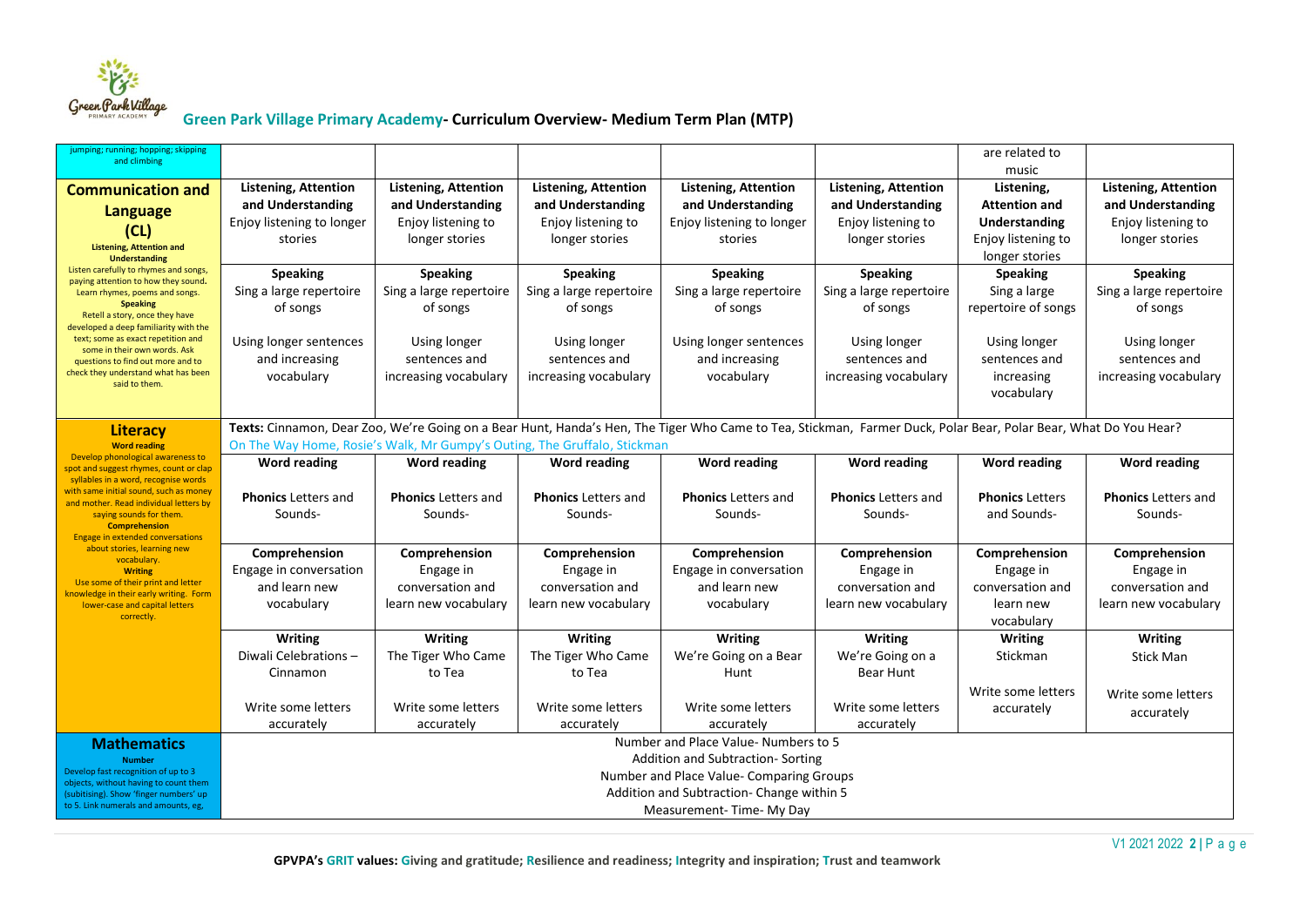

| showing correct number of objects to                                                           | It's Me: 1, 2, 3!                                 |                                        | <b>Circles and Triangles</b>                  |                                                   | <b>One More and One Less</b>                 |                                          | <b>Night and Day</b>                         |
|------------------------------------------------------------------------------------------------|---------------------------------------------------|----------------------------------------|-----------------------------------------------|---------------------------------------------------|----------------------------------------------|------------------------------------------|----------------------------------------------|
| match numeral 5.<br><b>Numerical Patterns</b>                                                  | Recognise 1, 2 and 3                              |                                        | Understand that circles have one curved side  |                                                   | Count, subitise and compare to explore and   |                                          | Understand night and                         |
| Recite numbers past 5 and in order to<br>10. Say one number for each item in                   | Know the quantity of 1, 2 and 3                   |                                        | Understand that circles have 3 straight sides |                                                   | find one more and one less                   |                                          | day                                          |
| order: 1, 2, 3, 4, 5. Know that last                                                           | Count forward and backwards to 3                  |                                        |                                               | Recognise circles and triangles on items within   |                                              | Use five frames to represent numbers and |                                              |
| number reached when counting a<br>small set of objects tells you how many                      | Count up to three objects in different            |                                        | school                                        |                                                   | then make one more or less                   |                                          | time in terms of                             |
| there are in total (cardinal principle).                                                       | arrangements                                      |                                        | Build own circles and triangles               |                                                   | Use 5 frame to predict how many there will   |                                          | 'yesterday', 'today'                         |
| Count objects, actions and sounds,<br>reciting the numbers in order and                        | Represent 1, 2 and 3 in a variety of different    |                                        | <b>Spatial Awareness</b>                      |                                                   | be when they add or take-away 1              |                                          | and 'tomorrow'                               |
| matching one number name for each<br>item. Compare quantities using                            | ways                                              |                                        | Use positional language to describe how items |                                                   | Relate adding 1 more to counting forwards    |                                          | Describe and order                           |
| language: 'more than', 'fewer than'.                                                           | Understand the total number in a group up to 3    |                                        | are positioned in relation to others          |                                                   |                                              | and 1 less to counting backwards         |                                              |
| Compare objects: weight, length, size<br>and capacity.                                         | Begin to subitise numbers up to 3                 |                                        | Follow positional instructions                |                                                   | Begin to say one more than a number          |                                          | happen across                                |
| Talk about and explore 2D and 3D                                                               | Find 1, 2 and 3 on a clock and introduce 1 and 2p |                                        |                                               | Represent the location of objects using drawings, | without counting                             |                                          | different days using                         |
| shapes using information language<br>such as: sides, corners, straight, flat,                  | coins                                             |                                        | maps or models                                |                                                   | Recognise frames or groups of objects that   |                                          | positional language                          |
| round. Describe sequence of events<br>(real or fictional) using words such as                  | Use mark-making to represent 1, 2 and 3           |                                        | Build and complete life-sized journeys using  |                                                   | are one more than a given number             |                                          | such as before, later,                       |
| first, then, next.                                                                             | Comparing 1, 2, 3                                 |                                        | position language                             |                                                   |                                              |                                          |                                              |
|                                                                                                | Count forward and backwards to 3                  |                                        | Direct others using positional language       |                                                   | Shapes with 4 sides                          |                                          | Measure time in                              |
|                                                                                                | Understand that as we count each number is one    |                                        | 4&5                                           |                                                   | Understand that squares and rectangles       |                                          | simple ways such as                          |
|                                                                                                | more than the one before                          |                                        | Count on and back to 4/5                      |                                                   | have 4 straight sides and 4 corners          |                                          | number of sleeps until                       |
|                                                                                                | Use range of representations to represent one     |                                        | Count and subitise up to 4 or 5 objects.      |                                                   | Recognise squares and rectangles on items    |                                          | an event and using                           |
|                                                                                                | more and one less                                 |                                        | Match number names to quantities              |                                                   | within school                                |                                          | timers                                       |
|                                                                                                |                                                   |                                        | Use mark making to represent 4 and 5          |                                                   | Build own squares and rectangles             |                                          |                                              |
|                                                                                                |                                                   |                                        |                                               |                                                   |                                              |                                          |                                              |
| <b>Understanding the</b>                                                                       | <b>Past and Present</b>                           |                                        |                                               |                                                   | <b>Past and Present</b>                      |                                          | <b>Past and Present</b>                      |
| World                                                                                          | War and conflicts                                 |                                        |                                               |                                                   | Christmas story                              |                                          | Christmas around the                         |
| <b>Past and Present</b>                                                                        | Compare and contrast characters from stories,     |                                        |                                               |                                                   | Recognise that people have different beliefs |                                          | world.                                       |
| Comment on images of familiar<br>situations in the past.                                       | including figures from the past (3-4 yrs)         |                                        |                                               |                                                   | and celebrate special times in different     |                                          | Know that there are                          |
| <b>People, Culture and Communities</b><br>Recognise that people have different                 |                                                   |                                        |                                               |                                                   | ways. (R)                                    |                                          | different countries in<br>the world and talk |
| beliefs and celebrate special times in                                                         |                                                   |                                        |                                               |                                                   |                                              |                                          | about the differences                        |
| different ways<br><b>The Natural World</b>                                                     |                                                   |                                        |                                               |                                                   |                                              |                                          | they have experienced                        |
| Use all their senses in hands on                                                               |                                                   |                                        |                                               |                                                   |                                              |                                          | or seen in photos.                           |
| exploration of natural materials. Talk<br>about the differences between<br>People, Culture and |                                                   | <b>People, Culture and Communities</b> | People, Culture and                           | People, Culture and                               | People, Culture                              | People, Culture and                      |                                              |
| materials and changes they notice.<br><b>Explore and talk about different forces</b>           | <b>Communities</b>                                | World War and conflicts/               |                                               | <b>Communities</b>                                | <b>Communities</b>                           | and Communities                          | <b>Communities</b>                           |
| they can feel.                                                                                 | Rami and Sita                                     |                                        | Remembrance Day                               | Road safety week                                  | Good Deeds: How can                          | Charity - Christmas                      | Christingle                                  |
|                                                                                                | Why is Diwali important                           |                                        |                                               |                                                   | we do something                              | Jumper Day                               | Celebrations                                 |
|                                                                                                | to Hindu people?                                  |                                        |                                               |                                                   | special for our                              |                                          | Recognise that people                        |
|                                                                                                |                                                   |                                        |                                               |                                                   | Community?                                   |                                          | have different beliefs                       |
|                                                                                                |                                                   |                                        |                                               |                                                   |                                              |                                          | and celebrate special                        |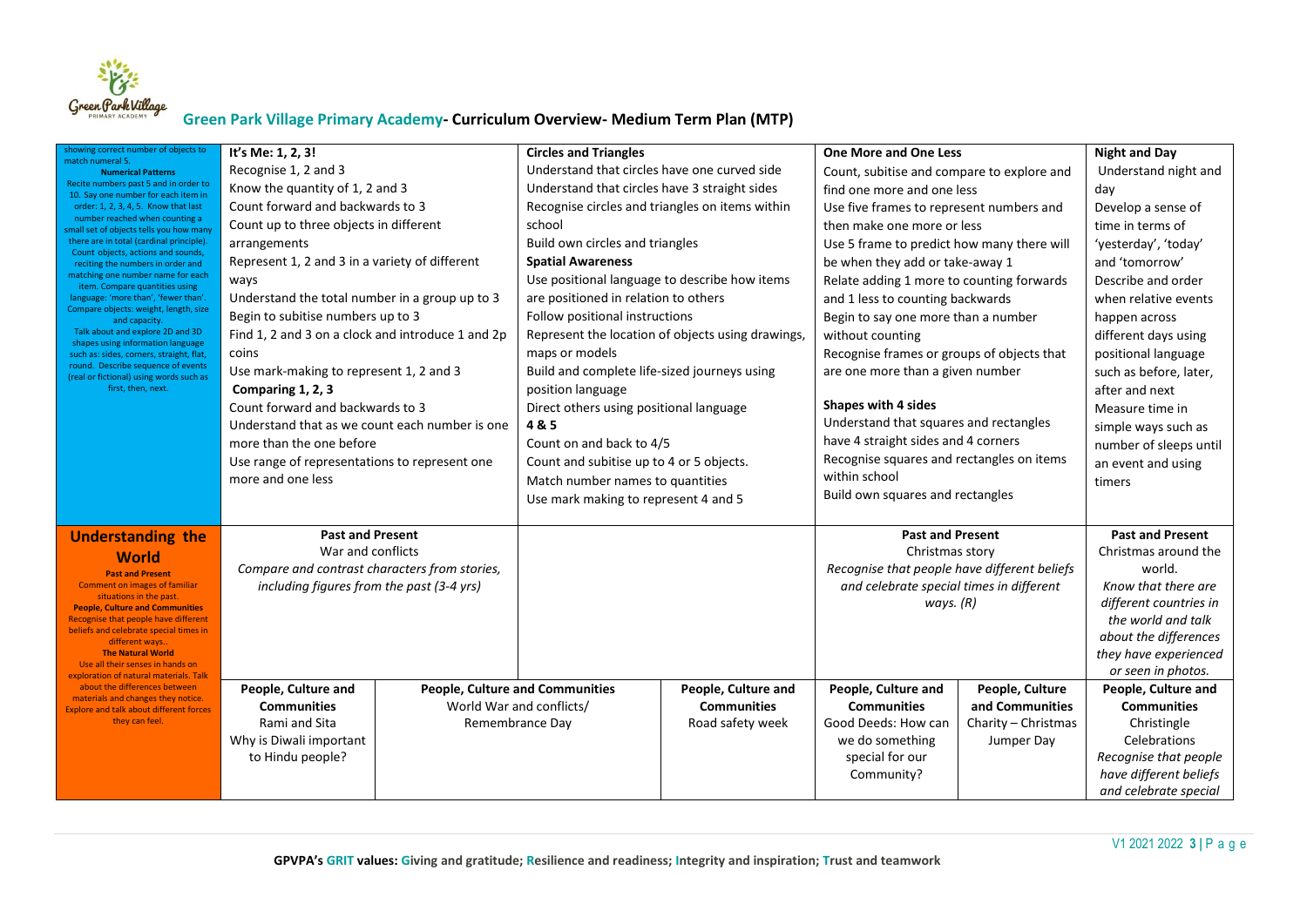

|                                                                                 |                                                                           |                               |                          |                                                                  |                                        |                          | times in different ways<br>(R)          |  |  |  |  |
|---------------------------------------------------------------------------------|---------------------------------------------------------------------------|-------------------------------|--------------------------|------------------------------------------------------------------|----------------------------------------|--------------------------|-----------------------------------------|--|--|--|--|
|                                                                                 | <b>The Natural World</b>                                                  | <b>The Natural World</b>      | <b>The Natural World</b> | <b>The Natural World</b>                                         | <b>The Natural World</b>               | <b>The Natural World</b> | <b>The Natural World</b>                |  |  |  |  |
|                                                                                 | Pet Fact Files                                                            | Animals around the            | <b>Animal habitats -</b> | Christmas Trees - trees                                          | Christmas Trees-                       | Make a stick man -       |                                         |  |  |  |  |
|                                                                                 |                                                                           | world                         | Tigers and cats from     | and seasons                                                      | trees and seasons                      | what type of sticks      |                                         |  |  |  |  |
|                                                                                 |                                                                           |                               | around the world.        |                                                                  |                                        | are the best?            |                                         |  |  |  |  |
| <b>Expressive Arts and</b>                                                      | <b>Creating with Materials</b>                                            | <b>Creating with</b>          | <b>Creating with</b>     | <b>Creating with Materials</b>                                   | <b>Creating with</b>                   |                          | <b>Creating with Materials</b>          |  |  |  |  |
|                                                                                 | Clay Diwali Divas                                                         | <b>Materials</b>              | <b>Materials</b>         | Christmas decorations                                            | <b>Materials</b>                       |                          | Hand print Robin cards                  |  |  |  |  |
| <b>Design</b><br><b>Creating with Materials</b>                                 |                                                                           | Poppy Art                     | Animal masks             | for the tree                                                     | Cards/Calendars for                    |                          |                                         |  |  |  |  |
| Take part in simple pretend play, using                                         |                                                                           |                               |                          |                                                                  | our neighbours                         |                          |                                         |  |  |  |  |
| an object to represent something else<br>even through they are not similar.     | <b>Being Imaginative and</b>                                              | <b>Being Imaginative</b>      | <b>Being imaginative</b> | <b>Being Imaginative and</b>                                     | <b>Being Imaginative</b>               |                          | <b>Being Imaginative and Expressive</b> |  |  |  |  |
| Use drawing to represent ideas like<br>movement or loud noises.                 | <b>Expressive</b>                                                         | and Expressive                | and Expressive.          | <b>Expressive</b>                                                | and Expressive                         |                          | Design cards/calendars                  |  |  |  |  |
| <b>Being Imaginative and Expressive</b>                                         | Creating Rangoli                                                          | Firework scratch              | Make a habitat in a      | Create own bear hunts                                            | Rehearsal and                          |                          | Rehearsal and performance for Christmas |  |  |  |  |
| Sing in a group or on their own,<br>increasingly matching the pitch and         | Patterns                                                                  | painting - exploring          | shoe box $-$ selecting   | inside and outside of                                            | performance for                        |                          |                                         |  |  |  |  |
| following the melody. Sing the pitch of<br>a tone sung by another person 'pitch | Learning to sing and                                                      | colours and resources         | appropriate resources    | class. Choose materials                                          | Christmas                              |                          |                                         |  |  |  |  |
| match'. Sing the melodic shapre                                                 | dance to a Diwali song                                                    | to achieve required<br>effect | and using simple tools   | to represent different                                           |                                        |                          |                                         |  |  |  |  |
| (moving melody, such as up and down,<br>down and up) of familiar song.          |                                                                           |                               | to effect changes to     | environments.                                                    |                                        |                          |                                         |  |  |  |  |
|                                                                                 |                                                                           |                               | materials.               |                                                                  |                                        |                          |                                         |  |  |  |  |
|                                                                                 |                                                                           |                               |                          | Specific progression subjects for school curriculum continuation |                                        |                          |                                         |  |  |  |  |
|                                                                                 | Week 1                                                                    | Week 2                        | Week 3                   | Week 4                                                           | Week 5                                 | Week 6                   | Week 7                                  |  |  |  |  |
| <b>Music</b>                                                                    | Listening to and                                                          | Christmas                     | Christmas                | Christmas performance                                            | Christmas                              | Christmas                |                                         |  |  |  |  |
|                                                                                 | describing Hindi music                                                    | performance                   | performance              | rehearsals                                                       | performance                            | performances             |                                         |  |  |  |  |
| <b>Performance focus</b>                                                        | - how does the music<br>make us feel?                                     | rehearsals                    | rehearsals               |                                                                  | rehearsals                             |                          |                                         |  |  |  |  |
| <b>Computing</b>                                                                | Investigating everyday                                                    | Understand that               | Bee bots                 | Bee bots programming                                             | Select and use a                       | Show                     | Bee bots programming                    |  |  |  |  |
|                                                                                 | technologies                                                              | music/video/sounds            | programming for          | for positional language                                          | digital timer to count                 | understanding that       | for                                     |  |  |  |  |
|                                                                                 | Unit 5 We can drive                                                       | can be played and             | positional language      | and directions                                                   | down a set length of                   | information can be       | directions/positional                   |  |  |  |  |
|                                                                                 | I am a controller                                                         | replayed very easily          | and directions           |                                                                  | time                                   | retrieved from           | language for Father                     |  |  |  |  |
|                                                                                 |                                                                           | using a computer              |                          |                                                                  | Unit 7 We can                          | computers                | Christmas                               |  |  |  |  |
|                                                                                 |                                                                           | Unit 6 We are DJs             |                          |                                                                  | exercise                               | Unit 8 We are            |                                         |  |  |  |  |
|                                                                                 |                                                                           | I am a producer               |                          |                                                                  | I am a controller                      | healthy                  |                                         |  |  |  |  |
|                                                                                 |                                                                           |                               |                          |                                                                  |                                        | I am a controller        |                                         |  |  |  |  |
| <b>PE</b>                                                                       |                                                                           |                               |                          | U-Sports                                                         |                                        |                          |                                         |  |  |  |  |
|                                                                                 |                                                                           |                               |                          |                                                                  | Session 1: Invasion game skills- rugby |                          |                                         |  |  |  |  |
|                                                                                 | Session 2: Fundamental movement skills - agility, balance & co-ordination |                               |                          |                                                                  |                                        |                          |                                         |  |  |  |  |